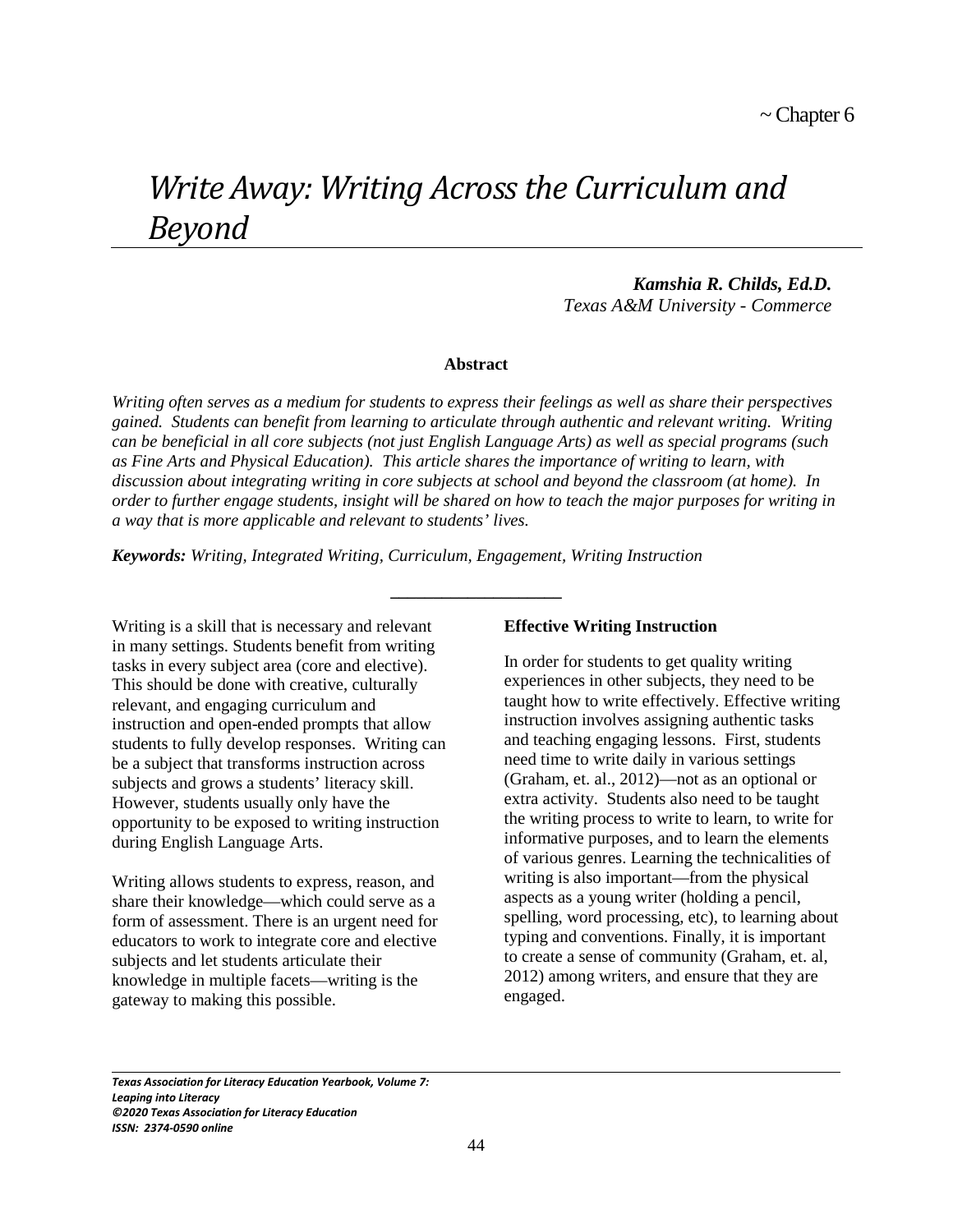#### **Authentic and Engaging Writing**

Creating an engaging writing community involves several efforts. Time, resources, and the method in which writing is presented and evaluated plays a factor. Writing should not be an afterthought in any classroom, nor just reserved for literacy block time on campus. "Empowered individuals can consider varied perspectives, negotiate with others, amend policies as needed as they can think independently, make their own decisions thoughtfully and with reference to relevant information, and act on that knowledge" (Broom, 2015, p. 81).Writing should be a tool used for learning as well as a tool to empower students to use their voices in school and throughout their community.

Students often struggle with writing when it is not personal to them or their experiences. Depending on their age, students interact with writing via social media and texting, however, this is not seen as writing, as it is not done in an academic tone. More should be done for students to see the connection between their informal language experiences and what is required of them in the classroom. In regards to urban students, Johnson and Mongo (2008) state that, "Using a thematic approach that incorporates culturally relevant literature, artifacts, graphic organizers, and other media to activate and build on urban students' background knowledge is vital" (p. 3). What makes writing engaging to students is the opportunity to share their own thoughts and knowing their own perspectives will be received. Students often become more vocal when they know they are not being judged or pressured on having the correct answers. This involves the building of trust and moments of vulnerability. It also involves knowing the population of students and their interests, capabilities, likes and dislikes. This is not something that happens overnight, and it takes time and several attempts to use writing as a means of assessment and refuge in the classroom.

Students also struggle when writing does not serve a purpose for them. "Writing is both an individual performance and a social practice" (p. 280). Authentic and meaningful writing tasks are those that show students the intentions behind the assigned tasks and are those assignments that expose various aspects of voice (point of view and emotions) and exploration of written genres. Writing instruction can be disconnected from reality. Deane (2018) speaks of the "…disconnect between the sociocultural environment typical of most U.S. schools and the environments that demand skilled writing later in life" (Deane, 2018, p. 280). Though writing is used in real-world scenarios, students often do not connect their experiences with that of authors or well-known writers, even though they are exposed to writing with television, music, and movies daily.

Authentic writing allows students to utilize their writing skills across subjects and topics, and it allows students to become more comfortable with the processes that writing involves. Students need explicit instruction on the processes of composing texts for different purposes and different audiences (Behizadeh, 2019). In school settings, students are frequently asked to write and respond to set topics, and little time is spent on giving students the chance to develop their own topics. Authentic writing involves more than just reactions and rehashing or summarizing. Authentic writing tasks allow students to create, question, explain, and even challenge their environments. Writing tasks that involve students' daily lives (such as relationships with friends, their favorites, their environment, etc.), sets them up to be more comfortable with the idea that the purpose of writing is not simply to convey a "right" answer. Students must learn and trust this process to feel connected to their curriculum in any classroom.

## **Integrating Writing Across Curriculum**

Writing is a subject that is usually limited to the English Language Arts classroom. It is an authentic task that provides students a voice. However, for the benefit of students, the more

*Texas Association for Literacy Education Yearbook, Volume 7: Leaping into Literacy ©2020 Texas Association for Literacy Education ISSN: 2374-0590 online*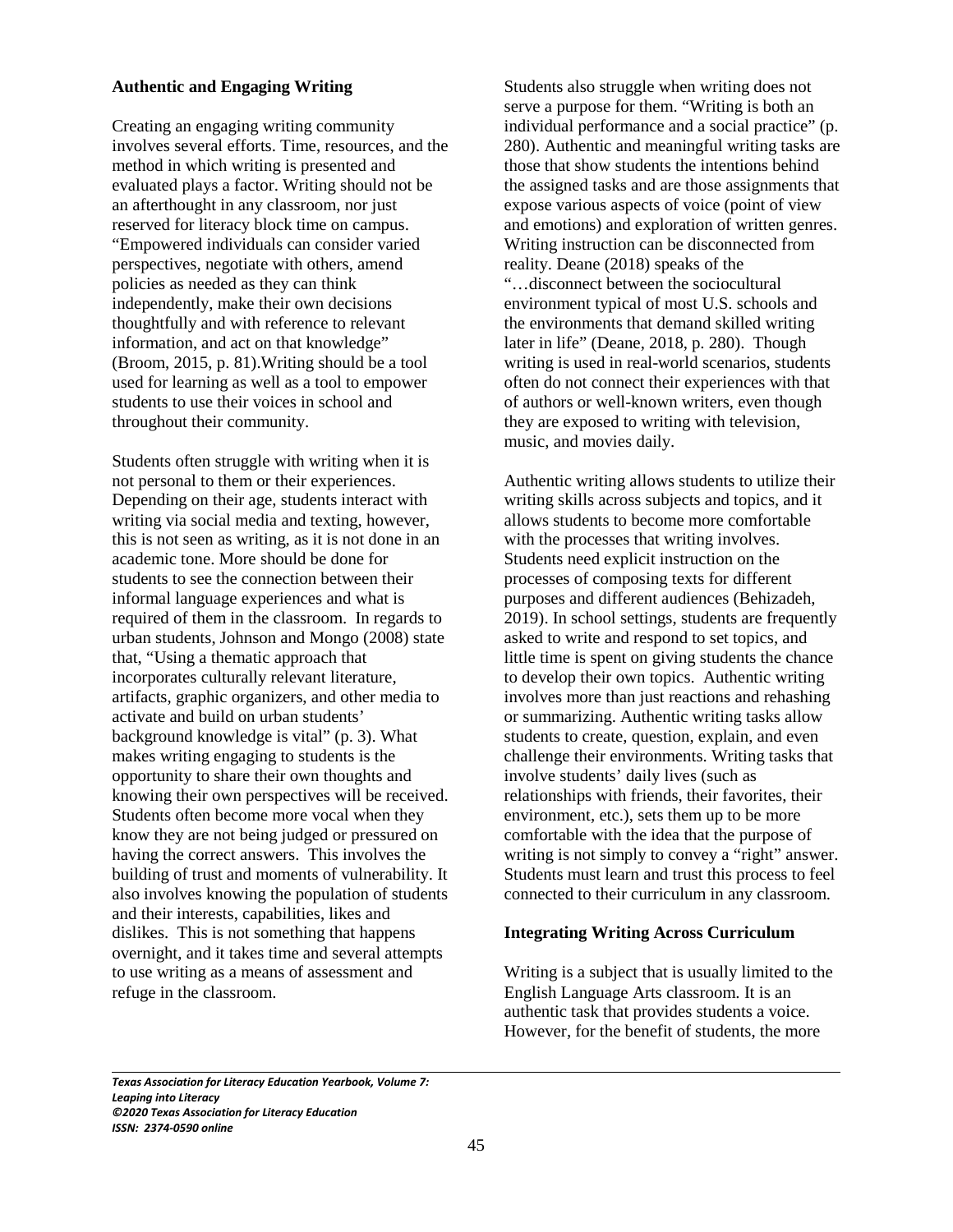exposure to writing, the better the potential of turning out more dynamic readers and thinkers. Unfortunately, research (Nils, 2019) has shown that "when teacher groups are composed of teachers of different subjects…there is little room for discussion of how literacy strategies may be used meaningfully in specific school subjects" (p. 381). Writing across the curriculum is not a new concept. Schools would benefit from ensuring that teachers are comfortable implementing writing tasks, prompts, and exercises across grade levels. No matter the grade level, students will benefit from reflective writing and writing to open-ended prompts. These types of writing allow students to create, question, explain, and even challenge their environments.

It is possible to implement writing in core and elective subject areas. Essentially, it takes some creativity, common planning meetings, and customization of content on the behalf of the classroom teachers. It also involves all educators in their building to understand the standards and curriculums from subjects other than their own area of expertise, but most importantly all educators need to be familiar with the ELA standards and benchmarks within their school district and state, as English and writing skills serve as a foundational subject.

Writing across the curriculum has been thought to improve the literacy experience and content area literacy (Cantrell et al., 2008). To successfully integrate writing into other subject areas, Anaheim Union High School District (a 7- 12 school district in Southern California) decided "rather than starting with a focus on *how* to get more writing in the classrooms, teachers were asked to consider *why* writing is crucial to students' literacy development" (Gallagher, 2017). Getting on one accord as a staff, as a grade level, and as a district are crucial when making curriculum decisions. There must be staff buy in, for the greatest student benefit. The task of integrating writing across the curriculum does take effort and some level of creativity and innovative ideas. The following are suggested prompts or ways to

weave writing into subject areas (can be modified for younger or older students):

# **Writing and Math (Writing for information)**

Use flash cards to have students write word problems. Within the word problems, use key math vocabulary, and incorporate everyday problems that might occur (grocery trips, playing outside, etc.). Have the students include themselves or people that they know in their math problem. Once the word problems are created, have students write the steps needed in order to solve the problem. Do not just have the students write equations but have them answer (in words) to solve the problems.

## **Writing and Science (Writing for persuasion)**

Have students think of a scientific problem that they would like to solve. This allows students to become more familiar with the scientific method in a more personal manner by choosing problems they have observed or encountered (which might resonate more with them). Give the students the opportunity to write detailed questions and steps as to how they could solve the identified scientific problem (Ex. Why do Mentos and soda cause a reaction similar to a volcano?).

# **Writing and Social Studies (Writing for persuasion)**

Using brochures, maps, etc. or electronic devices (possibly Google Earth), students can create a list of towns, cities, states, countries, and continents that they would like to visit. For a few minutes, have the students free write the reasons as to why they would want to go to the places they selected. This activity serves as a prewriting activity, and the list can frequently be revisited. This could be a weekly, bi-weekly, or monthly activity.

# **Writing and Electives (Writing for all purposes)**

*Texas Association for Literacy Education Yearbook, Volume 7: Leaping into Literacy ©2020 Texas Association for Literacy Education ISSN: 2374-0590 online*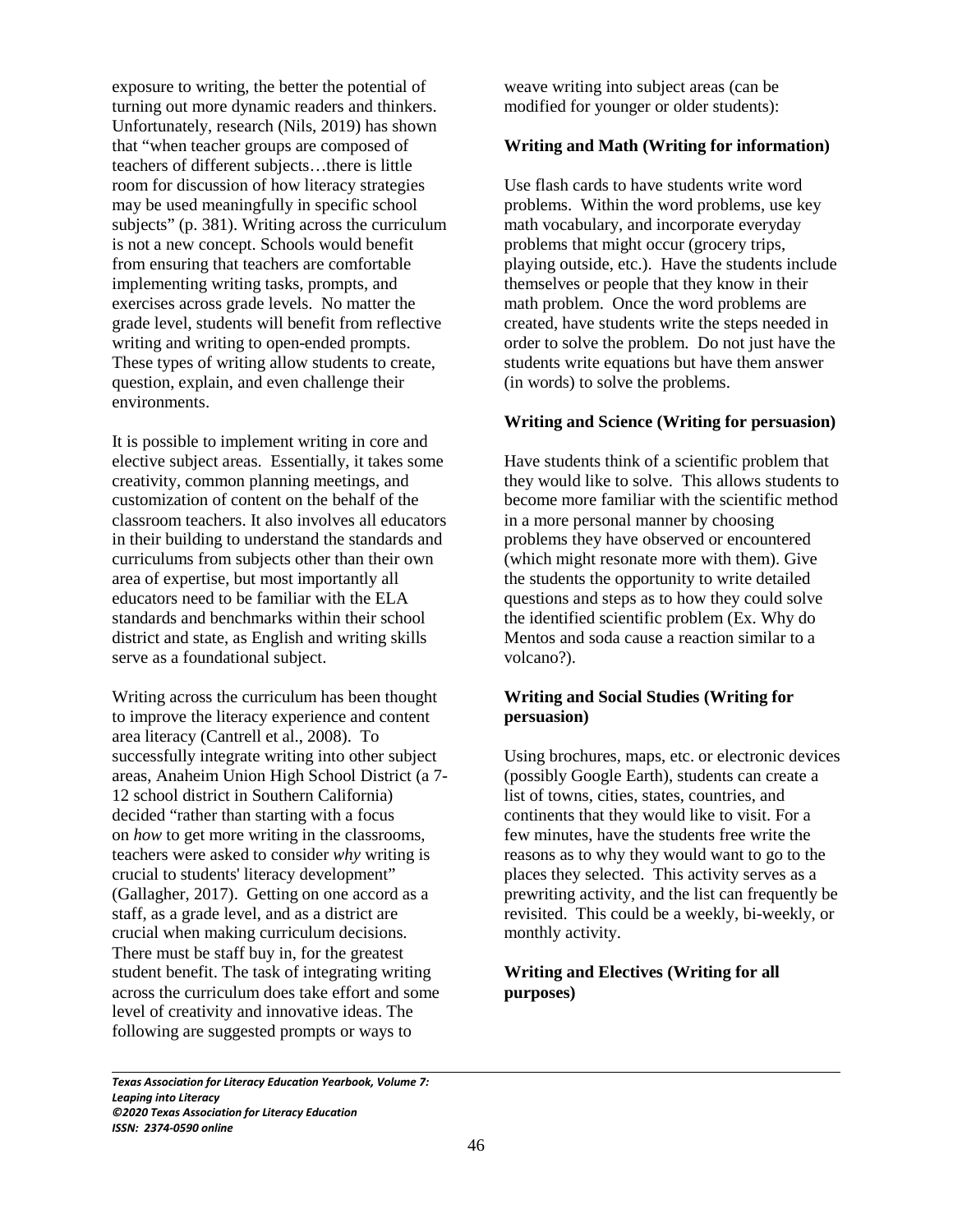**Physical Education.** Students can write about their favorite athlete, sport, or game. This is an opportunity to write in various genres. Students could write biographies about a popular or historic athlete, write directions on how-to play a sport, or compose descriptive paragraphs on certain leagues or types of sports.

**Art.** Students can write about their artwork or the work of other artists. This is a great opportunity to explore mood, tone, and comparison/contrast.

**Music.** Students must know that music originates from emotions or inspiration. Songs begin as a written language before they become a sound. Have students explore song lyrics or create their own.

**Foreign Language.** Have students write down new vocabulary they find, and compare the look of written languages (This provides students with the opportunity to look at the roots and origins of languages, as well as the breakdown of words and parts of speech).

# **Writing A.W.A.Y (Authentic Writing Awaits You) and Beyond**

There are challenges that are faced when writing is integrated into a curriculum that it was is not

traditionally a apart of—such as the time needed to grade (and determining how to grade), knowing how to differentiate assignments for students with special needs or accommodations, and allowing students the time and care needed to develop their writing and thought process in general—however, the benefits outweigh the inconveniences.

Jones (2015) states, "An authentic writing pedagogy supports children's evolving identities" (p. 76). Incorporating writing across the curriculum allows students and teachers to engage in rich and authentic conversations about standards in a manner that is relevant, allows for choice and more open-ended questioning (allows for higher-order thinking), as well as allows teachers and students to see their development in thought and abilities over time. Writing across the curriculum also allows for teachers grow in their teaching practices.

Writing is a skill needed for communication throughout life, and providing students with quality writing instruction involves working as a team across subjects. Writing influences and educates beyond the classroom. Writers take a stance. Why not equip students in multimodal ways to take on their social and academic journeys through writing?

#### **References**

**\_\_\_\_\_\_\_\_\_\_\_\_\_\_\_\_\_\_\_\_** 

- Behizadeh, N. (2019). Aiming for authenticity: Successes and struggles of an attempt to increase authenticity in writing. *Journal of Adolescent & Adult Literacy*, 62(4), 411– 419. https://doi.org/10.1002/jaal.911
- Broom, C. (2015). Empowering students: Pedagogy that benefits educators and learners. *Citizenship, Social and Economics Education*, 14(2), 79–86.
- Cantrell, S. C., Burns, L. D., & Callaway, P. (2008). Middle- and high-school content area teachers' perceptions about literacy teaching and learning. *Literacy Research and Instruction*, 48(1), 76–94.
- Deane, P. (2018) The Challenges of writing in school: Conceptualizing writing development within a sociocognitive framework. *Educational Psychologist*, 53 (4), 280-300. https://doi.org/10.1080/00461520.2018.1513844
- Gallagher, K. (2017). The writing journey. *Literacy in Every Classroom*, 74(5), 24–29.

 $\overline{\phantom{0}}$ *Texas Association for Literacy Education Yearbook, Volume 7: Leaping into Literacy ©2020 Texas Association for Literacy Education ISSN: 2374-0590 online*